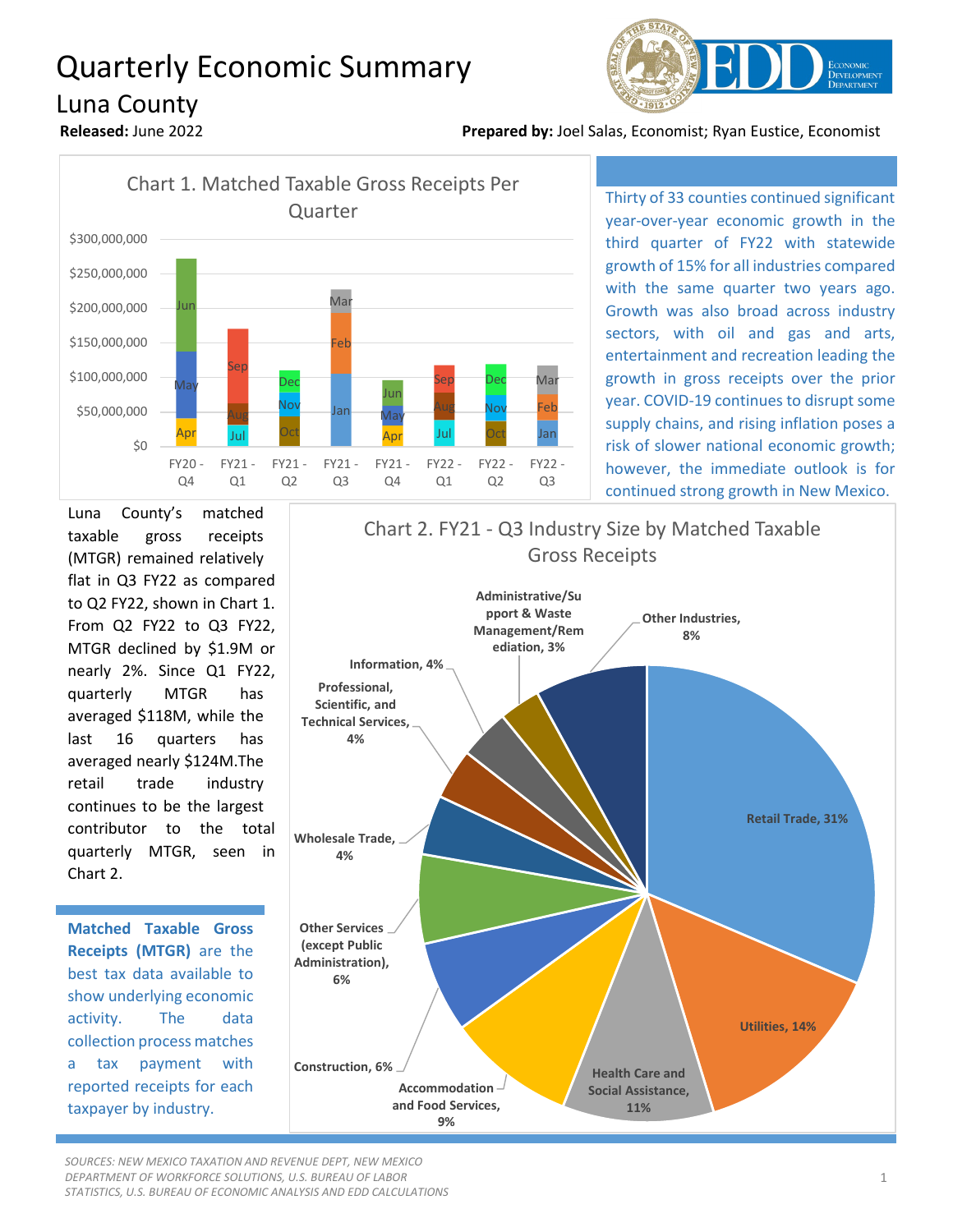## Quarterly Economic Summary Luna County



| <b>Industries</b>                                     | FY22 - Q3            |     | <b>YOY Growth</b> | YOY % Change |         | 2-Year % Change |         |
|-------------------------------------------------------|----------------------|-----|-------------------|--------------|---------|-----------------|---------|
| <b>Accommodation and Food Services</b>                | \$<br>10,504,554     | \$  | 2,183,246         |              | 26%     |                 | 18%     |
| Administrative/Support & Waste Management/Remediation | \$<br>3,389,689      | -S  | (426, 508)        |              | $-11%$  |                 | 98%     |
| Agriculture, Forestry, Fishing, and Hunting           | \$<br>94,478         | Ŝ   | (9,992)           |              | $-10%$  |                 | $-14%$  |
| Arts, Entertainment, and Recreation                   | \$<br>330,757        | Ŝ.  | 155,903           |              | 89%     |                 | 152%    |
| Construction                                          | \$<br>7,484,045      | \$  | (127, 254, 769)   |              | $-94%$  |                 | $-73%$  |
| <b>Educational Services</b>                           | 69,633               | S   | 65,455            |              | 1567%   |                 | 1503%   |
| Finance and Insurance                                 | 528,363              | Ŝ.  | 76,048            |              | 17%     |                 | 33%     |
| <b>Health Care and Social Assistance</b>              | 12,446,905           | S   | 2,081,140         |              | 20%     |                 | 43%     |
| Information                                           | 4,128,986            | \$  | 1,252,020         |              | 44%     |                 | $-28%$  |
| Management of Companies and Enterprises               | 22,894               | S   | 22,894 N/A        |              |         | N/A             |         |
| Manufacturing                                         | \$<br>3,041,957      | S.  | 1,562,325         |              | 106%    |                 | 97%     |
| Mining, Quarrying, and Oil and Gas Extraction         | 160,650              | -\$ | 98,640            |              | 159%    |                 | $-45%$  |
| Other Services (except Public Administration)         | \$<br>7,333,685      | \$. | 1,250,162         |              | 21%     |                 | 38%     |
| Professional, Scientific, and Technical Services      | 4,161,989            | -S  | (309, 590)        |              | $-7%$   |                 | 42%     |
| <b>Public Administration</b>                          | \$<br>$(2,012)$ \$   |     | (22,080)          |              | $-110%$ |                 | $-100%$ |
| Real Estate and Rental and Leasing                    | \$<br>1,645,006      | -S  | 505,143           |              | 44%     |                 | 38%     |
| Retail Trade                                          | \$<br>36,513,535     | S.  | 6,931,658         |              | 23%     |                 | 47%     |
| <b>Transportation and Warehousing</b>                 | \$<br>1,844,390      | -S  | 526,902           |              | 40%     |                 | 58%     |
| Unclassified Establishments                           | 1,515,916            | S.  | 1,234,345         |              | 438%    |                 | 348%    |
| Utilities                                             | \$<br>16,112,194     | -S  | (2,993,468)       |              | $-16%$  |                 | 112%    |
| <b>Wholesale Trade</b>                                | 4,897,153            | - S | 2,664,957         |              | 119%    |                 | 28%     |
| <b>All Industries</b>                                 | \$<br>117,617,602 \$ |     | (110, 041, 264)   |              | $-48%$  |                 | 12%     |

Table 1 shows a decrease of \$110M from Q3 in FY21 to FY22 of the same period. Table 1 also shows 6 industries that reported a year-over-year (YOY) loss. The largest decline came from the construction industry, which posted a YOY decline of \$127M or 94%.

Gross receipts tax (GRT) revenue collections decreased by nearly \$50K, or 2.9%, from Q2 FY22 to Q3 FY22, shown in Chart 4. Over the last eight quarters, GRT collections have averaged \$2.4M or \$800K more than the amount collected during Q3 FY22 (\$1.6M).



*SOURCES: NEW MEXICO TAXATION AND REVENUE DEPT, NEW MEXICO DEPARTMENT OF WORKFORCE SOLUTIONS, U.S. BUREAU OF LABOR STATISTICS, U.S. BUREAU OF ECONOMIC ANALYSIS AND EDD CALCULATIONS*



 $\blacksquare$ Q1  $\blacksquare$ Q2  $\blacksquare$ Q3  $\blacksquare$ Q4



Chart 3. Annual Total GRT Revenue